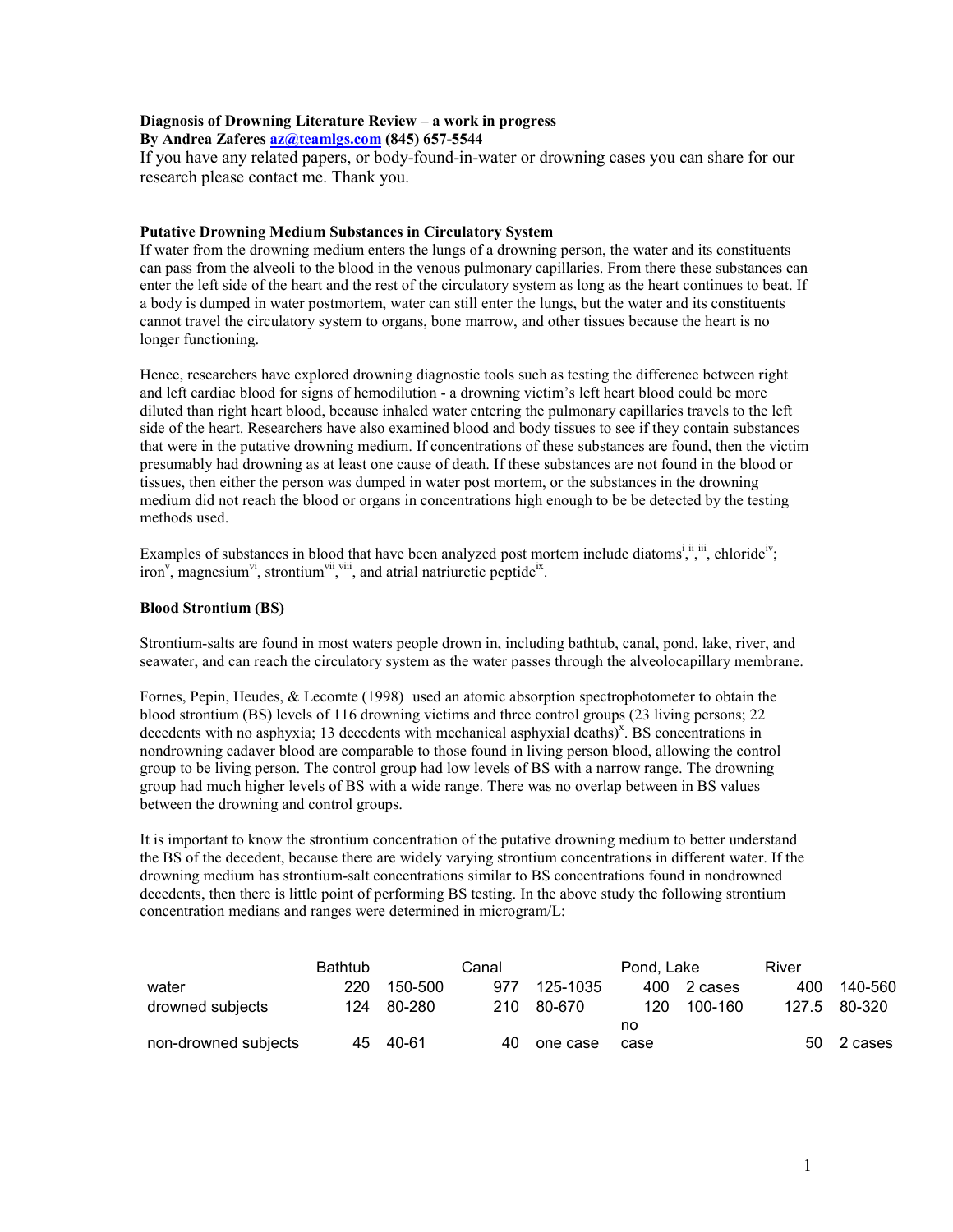Surrounding water and its dissolved strontium-salts could possibly increase BS concentrations of a "dumped" submerged body if the body's teguments<sup>1</sup> are putrefied or if exposed traumatic injury exists. In such cases the reliability of BS testing as a diagnostic index for drowning should be questioned.

# Pulmonary Changes

Water is 800 times denser than the air our lungs evolved to inhale. Inhaled fluid can damage the lungs in a variety of ways such as tearing the 6-celled thick alveolar walls, destroying surfactant, and inhibiting gas exchange at the alveoli-pulmonary capillary interface. Pulmonary changes, also referred to as lesions, include pulmonary edema, emphysema aquosum, pulmonary congestion, alveolar hemorrhages, and alveolar macrophages.

### Pulmonary edema

Pulmonary edema is an accumulation of fluid in the lung outside of the blood vessels, or simply said, "fluid in the lungs." This fluid can come from the inhaled drowning medium, from damage to alveoli that allows pulmonary capillary blood fluid to enter the air spaces, and from cardiac pump failure. Fluid accumulated in the lungs during a drowning or near-drowning incident can therefore come from both the drowning medium and the victim's own circulatory system.

Saltwater from the ocean has a higher concentration of salt than human blood, which means saltwater in the lungs can pull blood fluids into the alveolar spaces by the process of osmosis. Freshwater is less salty than blood, and can thus be pulled into the pulmonary capillaries by osmosis. Hence, the lungs of saltwater drowning victims may weigh more than the lungs of freshwater drowning victims, and the lungs of both types of victim may weigh more than the lungs of decedents who died from other causes. Generally a combined lung weight of more than 1,000 gm is considered heavy for an adult decedent.

### Emphysema aquosum – alveolar wall disruption

Empysema aquosum is observed histologically as dilated alveoli with thin, elongated and sometimes ruptured walls<sup>xi</sup>. Davceva & Duma (2005) analyzed 29 autopsies of drowning victims and found that 94% of the nonputrefied cases presented with emphysema aquosum, also called Trocknenes Odem, drowning lungs, emphystema spumosum, or spongy emphysema because the lungs are like a wet sponge when cut and pressed<sup>xii</sup>. They described this lung lesion as:

"Lungs are hypervoluminous, heavy, full of water, making crepitations,… on the autopsy table they do not collapse; the cutting surface seems 'dry' but after pressing it voluminous foamy whitey-pink and tiny bubbled contents burst forth."

Foamy liquid exits lungs with emphysema aquosum when pressure is applied. Sometimes sediment carried in the drowning medium can be seen in this foamy liquid, which of course should be documented and collected. Emphysema aquosum must be diagnosed microscopically. In comparison, when lungs with pulmonary edema are cut by a pathologist, liquid can be seen coming out of the lungs without applying pressure to the lungs.

If emphysema aquosum is found in the most peripheral parts of the lungs a check can be put in the "drowned" versus "dumped" column, since it would make sense that active respiratory movements would be required to achieve this lung condition. Keep in mind though, that this is not a diagnostic test, or even an index, rather it is one more variable to put in the hopper. Once all the variables are investigated count how many checks are in each column to see if there is a large enough difference to deem drowning as a cause of death.

#### Pulmonary congestion

<u>.</u>

<sup>&</sup>lt;sup>1</sup> Protective body covering of connective tissue and skin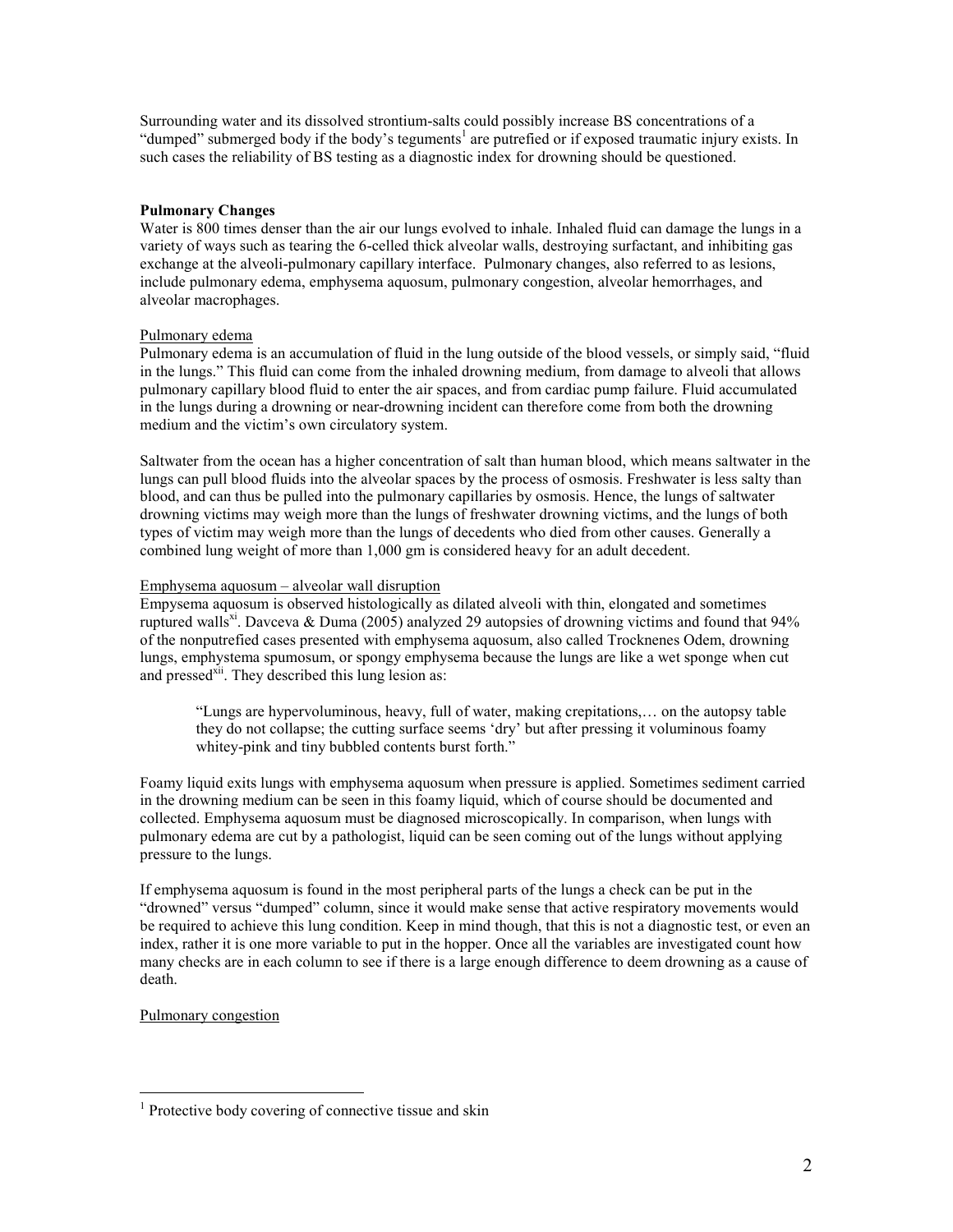Alveolar hemorrhages

# Alveolar macrophages

### Can pulmonary changes be used as an index for diagnosing drowning as a cause of death?

Zhu et al.  $(2003)^{xiii}$  compared postmortem lung weights, and postmortem lung-heart weight ratios, from adult victims (20 years or older) of acute cardiac death (AMI)  $(n^2=75)$ , mechanical asphyxiation (n=85: hanging, strangulation, smothering, aspiration, other), saltwater drowning (n=75), and freshwater drowning (n=67). Lung weight was defined as lung weight plus the amount of pleural effusion. The lung-heart ratio was examined to help control for individual subject differences in lung weights.

The main function of this study was to see if lung weights of drowning victims are significantly heavy enough to allow lung weights or lung-heart weight ratios to be an index for diagnosing drowning as a cause of death.

The results of the study were as follows:

- 1. The median value of total lung weight was highest in victims of saltwater drowning (1360 g + 595 g), second highest in freshwater drowning (1323 g  $\pm$  446 g). AMI deaths ranked third (975 g  $\pm$ 350 g) and mechanical asphyxial deaths had the lightest lungs (889 g + 90.6 g).
- 2. AMI deaths had the heaviest hearts, with no significant differences between the other groups.
- 3. Lung weights were significantly positively correlated<sup>3</sup> to heart weights in all groups accept in saltwater drowning.
- 4. Lung-heart weight ratios were not dependent on postmortem interval times.
- 5. Lung-heart weight ratios had a tendency<sup>4</sup> to be higher in salt and freshwater drowning groups than in the AMI and asphyxial groups. This means that in the drowning victim groups lung weights were heavier as compared to their respective heart weights. The differences between heart and lung weights were not as great in the other groups. The AMI group had the smallest ratio, the smallest difference between lung and heart weigts, which makes sense since AMI hearts tend to be heavy.
- 6. The ratios of lung-heart rates were dependent on gender and age of the subjects as follows: The ratios of both drowning groups were significantly higher than the ratios for the AMI group. In males subjects the difference between both drowning groups was significantly higher than in the asphyxiation group. But, in female subjects, the difference between lung-heart ratios in drowning and asphyxia groups was not significant.
- 7. The difference in lung-heart ratios had a tendency to be higher in saltwater than in freshwater drowning groups. There was a significant difference between salt and fresh water groups in nonelderly males and in elderly females.

The gender and age differences described in results 6 and 7 are of interest and need to be explored with future research. Perhaps the manner in which victims drown could play a role in the weight of postmortem

<sup>&</sup>lt;sup>2</sup> "n" is the number of subjects studied

<sup>&</sup>lt;sup>3</sup> A positive correlation means as the values increase in one variable, they also increase in the other within individuals. In this case it means if a person had a heavy heart the lungs would also be heavy. A negative correlation occurs when the values increase in one variable and then decrease in the other variable within individuals. It is important to note that correlation does not mean causation.

<sup>&</sup>lt;sup>4</sup> "Tendency" refers to a result that is not as strong as a "significant" result. For a result to be considered significant, the statistical p value must be less than .05 ( $P<0.05$ ). A small P value shows a strong correlation between the variables examined, thus, the greater the relationship between the variables. A large P value occurs when there is little or no correlation, hence little or no relationship between the variables.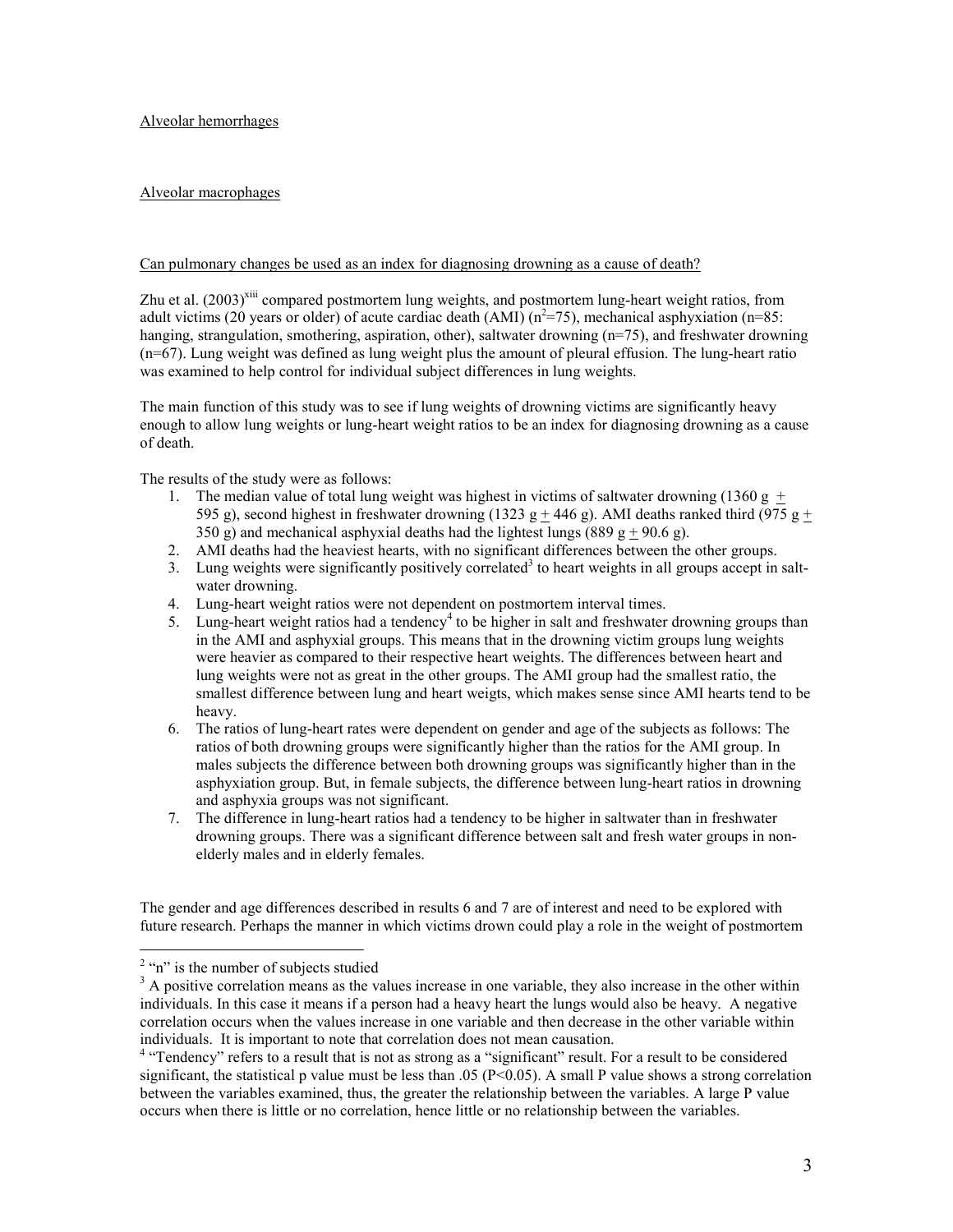lungs. An accidental drowning of a person who becomes fatigued while attempting to swim in rough ocean water might result in heavier lungs than a person who is drowned more rapidly during a homicidal drowning in a bathtub or pool. Another avenue of exploration is that some decedents are given accidental drowning as the manner and cause of death, because they were found in water and no other cause of death was obvious, while in reality these decedents were the victims of homicide by manual asphyxiation alone or in conjunction with drowning.

This could perhaps help explain the gender differences between salt and freshwater. Male decedents are 4-5 times more likely to be found in water than are female decedents when the manner of death is accident, suicide, natural, or other<sup>xiv</sup>. But, when manner of death is deemed as homicide, females out-number males for bodies found in water<sup>xv</sup>. As is discussed throughout this Book, homicides with less-than-obvious causes of death may be too often diagnosed as drowning for cause of death by the process of exclusion, with accidental, suicidal, natural, or undetermined manner of death. Mechanical asphyxia can sometimes be more difficult to diagnose than other types of homicide such as stabbing, gunshot wound, or blunt force trauma, especially when there is a long postmortem interval. Female homicide victms are more likely to have asphyxia as the cause of death than are male homicide victims. Perpetrators of pure homicidal drowning or homicidal drowning in conjunction with mechanical asphyxia, would typically have access to freshwater (pools, bathtubs, lakes, rivers, ponds, creeks, culverts, drainage ditches, etc.) more frequently than salt water (oceans, a few lakes, and a few brackish rivers).

Fornes et al. (1998) evaluated the histomorphometry<sup>5</sup> of five sections of peripheral and central lung tissue from each of 46 drowned subjects, and compared them with mechanical asphyxia deaths and the three control groups described earlier. Pulmonary lesions were evaluated quantitiatively using a score from 0 to 3 with 1 being no lesion and 3 being extensive and widespread lesions. Measured parameters of alveolar walls included total area, total length, mean thickness. Also evaluated were number of alveolar spaces per unit area and mean area of alveolar spaces. Results included:

- 1. Edema was a nonspecific change
- 2. There was a tendency for the asphyxia group to have the highest levels of congestion.
- 3. The asphyxia group had significant alveolar wall differences when compared to the drowned group: the asphyxia group's wall thickness increased and length decreased, which may be due to the increased congestion
- 4. Nonputrefied drowned subjects had the lowest level of alveolar macrophages of all the groups, which may be due to the macrophages being washed out of the alveolar cavities.
- 5. Emphysema aquosum presented the most signicant difference between drowned and asphyxia groups as compared to nonasphyxia control groups, with the former having higher levels. The same was true for alveolar hemorrhage, but to a lesser degree. The lungs of drowned subjects had acute dilation of the alveoli.
- 6. Alveolar wall length was significantly reduced in the drowning group compared to the nonasphxia group. No other alveolar wall differences were significant.

# Blood Changes (Serum Markers)

.

<u>.</u>

Zhu et al  $(2003)^{xvi}$  compared the left and right cardiac blood biochemistry of acute myocardial infarction (AMI)  $(n=23)$ , freshwater drowning  $(n=11)$ , and salt water drowning  $(n=15)$  decedents (ages 0-94 years) with postmortem intervals less than 48 hours. Results were as follows:

- 1. Blood urea nitrogen (BUN) and creatinine (CR) ratios between left and right heart blood, and in left heart blood alone, were significantly lower in both fresh and saltwater drowning groups than in the AMI group. There was no significant difference in the right cardiac blood between the three groups. This makes sense as it is the left cardiac blood that should be affected in drownings.
- 2. There was no significant difference in BUN and CR levels between the fresh and saltwater drowning groups.

<sup>&</sup>lt;sup>5</sup> The process of identifying the components of cells and tissues.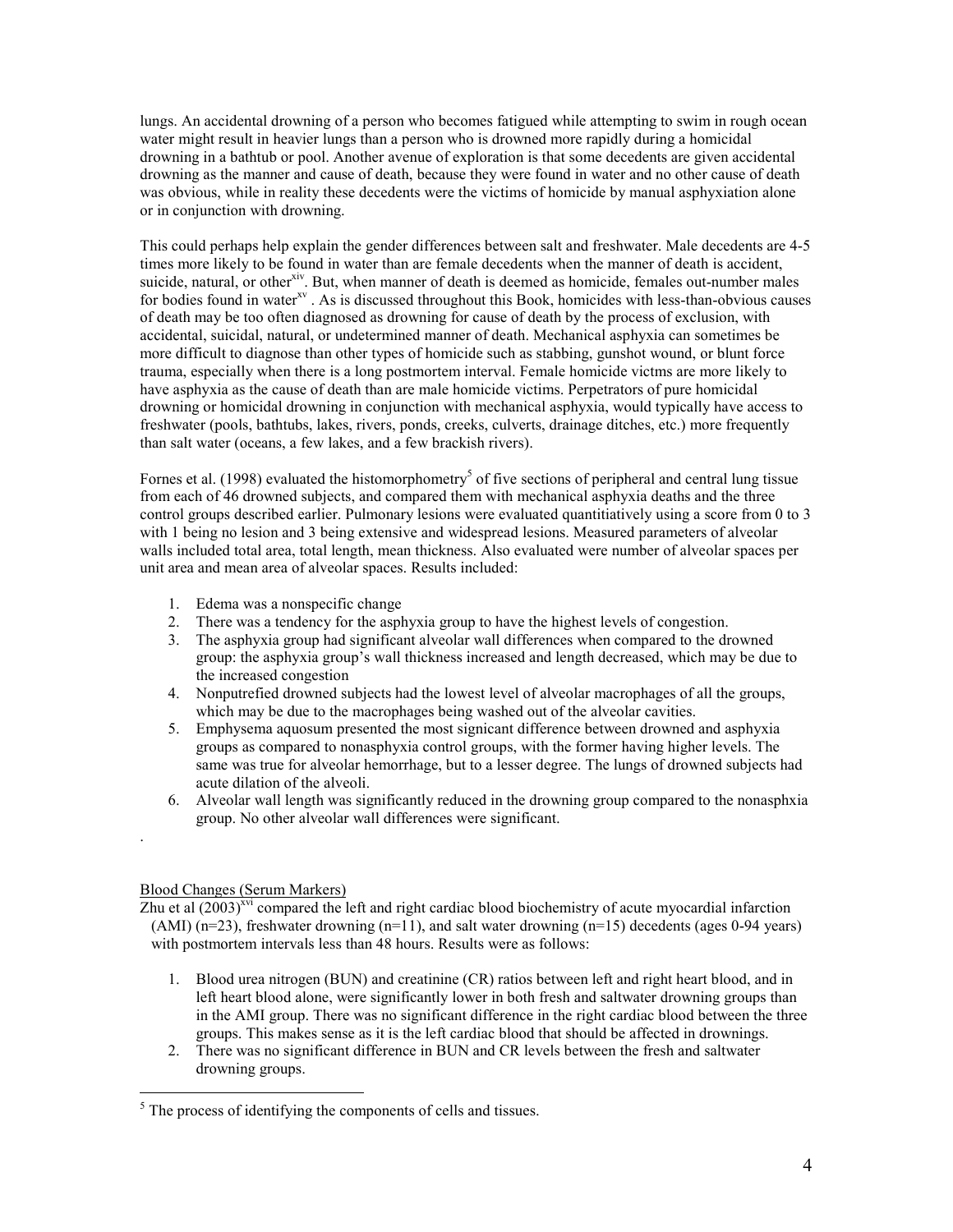They also examined the levels of electrolytes and minerals, serum<sup>6</sup> chloride (Cl), calcium (Ca), sodium (Na), and magnesium (Mg) levels between the three groups to see if aspirated (inhaled) water disturbed the balances of electrolytes and minerals, or if there was hemodilution of the blood that leaves the lungs and enters the left heart chambers. Results included:

- 1. Levels of all of Cl, Ca, and Mg were significantly higher in both left and right cardiac blood in saltwater drowning as compared to the freshwater drowning and AMI groups.
- 2. The left-right cardiac blood ratio of Mg was significantly higher in saltwater than in the freshwater and AMI group.
- 3. The saltwater group had significantly higher serum Na levels in both cardiac bloods than the freshwater group.

To summarize these results, left-right cardiac BUN ratio was the most efficient marker for diagnosing drowning by diagnosing hemodilution of left heart blood. Left cardiac blood Mg was the best marker for differentiation between fresh and saltwater drowning. Saltwater had characteristic disturbance in electrolyte and mineral balances.

Zhu et al.  $(2005)^{x}$ <sup>xii</sup> analyzed the pericardial fluid for urea nitrogen, creatinine, and uric acid in 409 forensic autopsies within 48 hours of deaths from blunt or sharp instruments, asphyxiation, drowning, fire, hyperthermia, hypothermia, methamphetamine, other poisoning, and delayed deaths form trauma and natural disease. Only the drowning fatalities demonstrated significantly lower levels for each of these markers.

# Cardiac Troponin

When heart tissue dies from an myocardial infarction (MI) the dead cells release cardiac troponin T (cTn-T). Elevated serum SP-A demonstrates pulmonary alveolar damage.

Zhu et al.  $(2006)^{x}$ <sup>xviii</sup> examined cTnT levels in blood and pericardial fluid in 409 autopsies with survival times of less than 24 hours and postmortem intervals less than 48 hours. The cTnT levels were lower in the hypothermia and drowning deaths than in the blunt or sharp trauma, asphyxiation, hyperthermia, methamphetamine, abuse, carbon monoxide, MI, and cerebrovascular diseases.

- 1. MI had significantly higher cTn-T levels than either drowning group.
- 2. There was a mild elevation of cTn-T in freshwater drowning, which suggests secondary damage to heart muscle tissue. This was not found in saltwater drowning.
- 3. Freshwater drowning had a significant elevation of SP-A. Saltwater and AMI SP-A levels had overlaps.

They concluded that their findings "suggest that elevations in postmortem serum and pericardial cTnT levels depend on the severity of myocardial damage at the time of death.

What does this mean when determining cause of death of a body-found-in-water? If cardial troponin T levels are found to be high, then perhaps the death was cardiac related. This would not exclude drowning as a cause of death since myocardial damage could precipitate the inability of an immersed victim to survive in water. But, if the levels of cTnT are low and no other cause of death was discovered, then one more check can be put in the drowning column.

 i

 ii

<sup>&</sup>lt;u>.</u> 6 blood